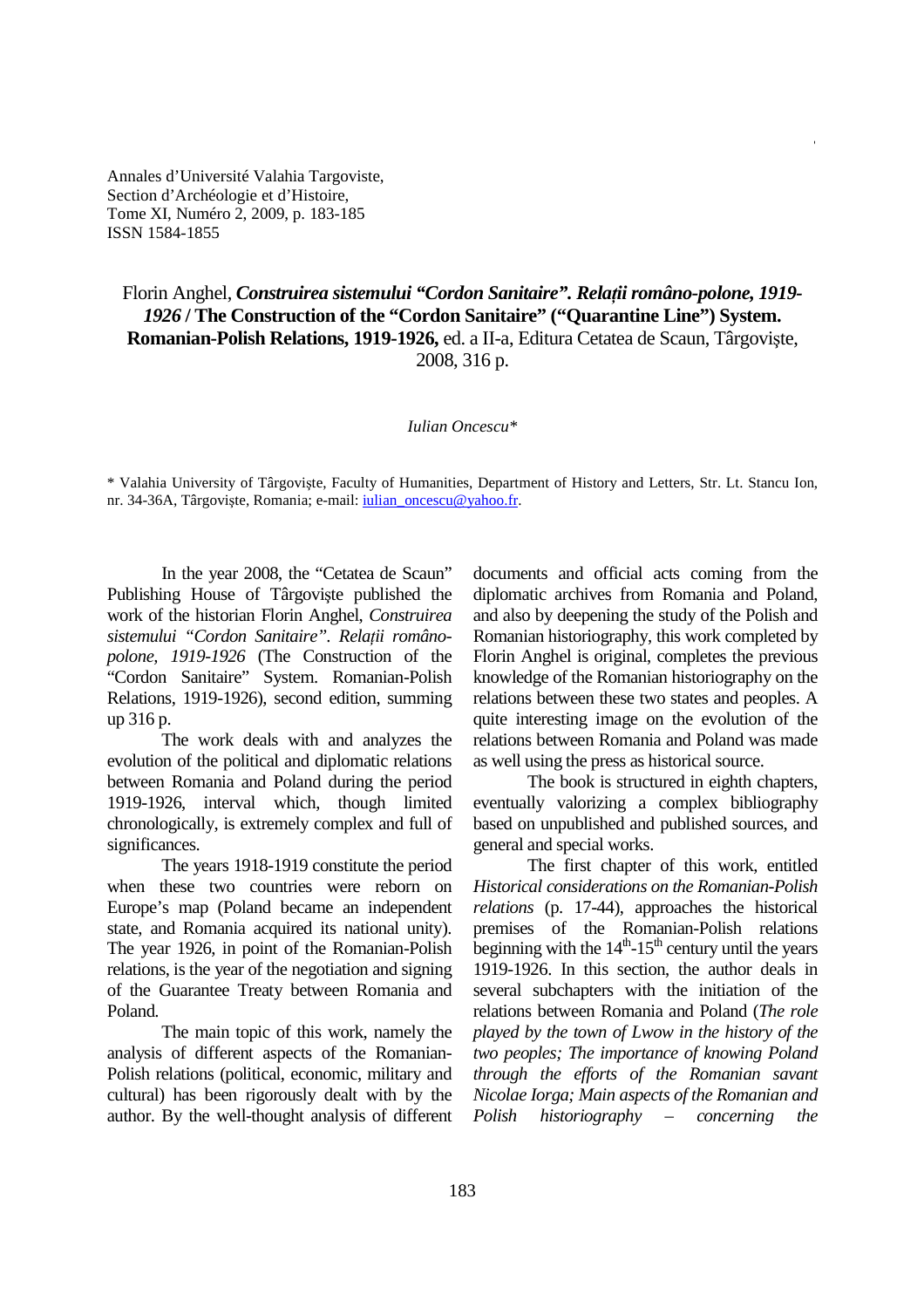*researches completed until then on the topic*). The inventory of the historiography on this issue is complex and represents a necessary departure point for all those who will focus on the study of the Romanian-Polish relations during the third decennium of the  $20<sup>th</sup>$  century (p. 37-44).

 The second chapter of this work, called *Reason and pragmatism: common regional interests and the conclusion of the alliance* (p. 45- 93), includes several subchapters *(Great Romania and Poland Restituta. Geopolitical aspects; The issue of the Romanian-Polish frontier; The beginning of the diplomatic relations – November 1918 – August 1919; With the eyes on the East: projects and interests, 1919-1920; Romania and the plans to share Ukraine, 1918-1920; Romania between the "Red Star" and the "White Eagle", 1919-1920; Romanian humanitarian operations in support of the Polish refugees from Russia and the Near East, 1919-1920)* dealing with special aspects of the Romanian-Polish affinity after the end of the First World War, following the French line of the so-called "cordon sanitaire" (quarantine line), and also with some aspects not known so far in the Romanian historiography concerning the position of Romania and Poland concerning USSR and Ukraine, the common effort to push back the Bolshevik bands from the frontiers and the conclusion of an alliance between the two states, as well as the humanitarian aid given by Romania to the Polish refugees from Russia and the Near East during the civil war (1918-1921).

 The third chapter of the work, entitled *The issue of Pocutia and the Romanian military administration of the province (May-August 1919),* p. 95-116, approaches in two subchapters (*Premises ; The Romanian administration in Pocutia 1919*) the situation of the province until May 1919, and also the actions taken during the period May-August 1919 by the Romanian state in Pocutia. The author deals with the issue of the Romanian administration in Pocutia (May-August 1919), based on unedited documents, the issue itself being unknown in our historiography.

 The fourth chapter of this work, *Politicalmilitary alliance: strategies and achievements*, is structured in several subchapters (*The political*  *convention of defensive alliance between Romania and Poland – March 3, 1921: negotiations, content, significances; The military convention of 1921; The military convention of 1922. The Polish strategy for obtaining influence in SE Europe; Common projects and military strategies during the period 1922-1926*)*.* 

The fifth chapter, called *Projects for commercial roads towards the Balkans and the Black Sea* (p. 153-174), based on unedited information, through its two subchapters (*Commercial roads and strategic axes for the extension of the Polish influence in the Balkans and the Black Sea Region; Polish transit transport projects between the Baltic Sea and the Black Sea*), introduces the reader in certain aspects of the Polish influence extension in the Balkans and the Black Sea area. The commercial convention between Romania and Poland, concluded on May 2, 1921 in Bucharest, regulated the economic relations between the two allies. However, the commerce between Romania and Poland did not enjoy a spectacular evolution during the period between the two World Wars.

 The fourth chapter of the book of the historian Florin Anghel, called *From the conclusion of the alliance conventions (1921) to Locarno (1925),* p. 175-209, approaches the issue of the political-diplomatic relations between the two states during the period 1921-1925. Consequently, the reader discovers some special aspects of the Romanian-Polish relations: the Romanian diplomacy and the Baltic states, Pilsudski's visit in Romania (September 14-17, 1922), that of king Ferdinand and of queen Maria in Poland (June 26-29, 1923), the conclusion of an agreement between Romania, Poland and France, which remained only at the stage of the intentions.

 The seventh chapter of this work is made up of several subchapters *(Poland in front of the Little Entente constitution process; "Intermarium" against the Little Entente: the sources of the Polish refusal)* and deals with the regional interests of each alliance partner. Poland and its tendency towards Hungary led to its withdrawal from an alliance with Czechoslovakia, Yugoslavia and Romania.

**Tome XI, Numéro 2, 2009** 184